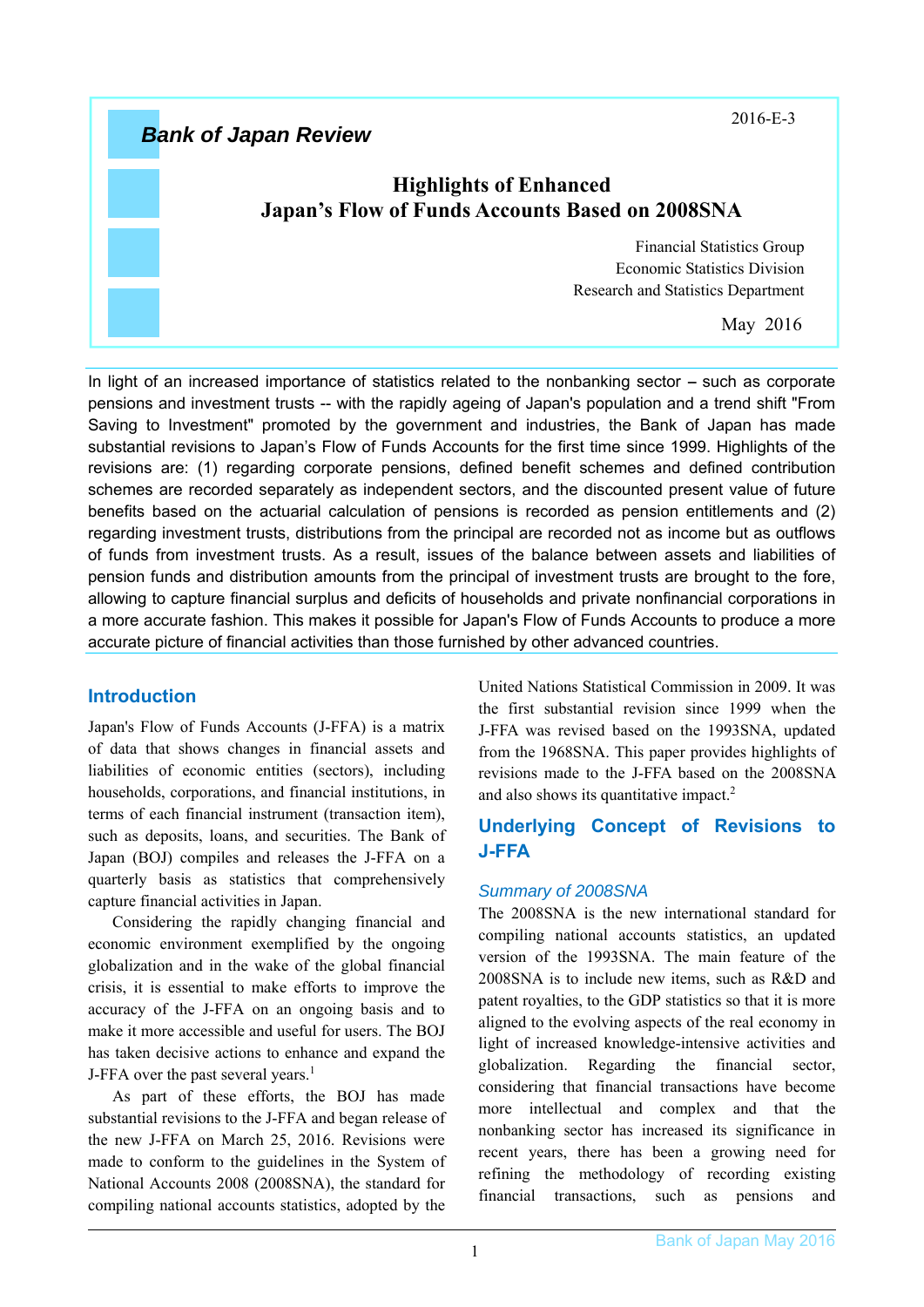investment trusts, and for including new financial transactions.

#### *Basic concept behind revisions made to J-FFA*  In line with the standards recommended in the 2008SNA, the BOJ has made revisions to the J-FFA taking into account the following three points.

The first is to maintain and enhance the comparability of the J-FFA with those of other countries. Based on the standards recommended in the 2008SNA, the United States released its updated FFA in July 2013, followed by European countries in September 2014. The G20 Data Gaps Initiative also recommended the FFA to be compiled based on the 2008SNA, factoring in its important role for identifying risks in the financial sector and monitoring the economic and financial vulnerability.<sup>3</sup>

The second is to keep the J-FFA consistent with Japan's National Accounts (JNA). The Cabinet Office is scheduled to release the updated JNA based on the 2008SNA at the end of 2017. The J-FFA is the most important data source underlying the financial area of the JNA.

The third is to enhance the usefulness of the J-FFA. Improving the accuracy and upgrading statistics related to the nonbanking sector, such as corporate pensions and investment trusts, are important issues with the rapidly ageing of Japan's population and a trend shift "From Saving to Investment" promoted by the government and industries. Revisions made to the J-FFA conforming to the 2008SNA guidelines may act as a solution.

## **Improvement as a result of revisions made to J-FFA**

Three major improvements due to revisions made to the J-FFA are given in this section. The first is to improve the accuracy of the J-FFA by refining the methodology of recording financial transactions. Specifically, the improved recording methodology of corporate pensions and investment trusts provide a more accurate picture of the amounts outstanding of financial assets/liabilities and financial surplus/deficits of households and private nonfinancial corporations.

The second is to provide a detailed illustration of transaction items (financial instruments), with the coverage increased up to 57 items from the current 51 items. In addition to the detailed categorization of pension and insurance items, the BOJ now tracks financial transactions which were not covered in the former J-FFA, including provisions for calls under standardized guarantees<sup>4</sup> and employee stock

options.<sup>5</sup>

The third is to increase the number of sectors (economic entities) -- from the current 45 up to 50 sectors -- to allow for a more detailed description. The BOJ will cater to users' needs through the following modifications: (1) defined benefit schemes and defined contribution schemes in corporation pensions are split into two separate sectors and each recorded as independent sectors, (2) a new category called standardized guarantee institutions is added, (3) financial holding companies, which were previously scattered across various sectors, are all put together and recorded as an independent sector, and (4) government financial institutions are split into public captive financial institutions,<sup>6</sup> with weaker financial intermediation functions, and government financial institutions other than public captive financial institutions.

With these improvements, while the recording methodology of corporate pensions and investment trusts was changed drastically and these sectors are now estimated using micro data held by private sectors such as those in the financial statements of individual companies or in investment reports of individual funds, the J-FFA can better capture financial activities than the FFAs of other advanced countries such as the United States and European countries.

The following sections look at three points resulting from revisions made to the J-FFA: the two significant impacts – represented by (1) corporate pensions and (2) investment trusts, and (3) the impact on financial surplus/ deficits of major sectors.

## **Revisions to Corporate Pensions**

### *Coverage of J-FFA*

In the J-FFA, private pensions -- corporate pensions, other pensions, and individual annuity insurance -- are covered as financial assets of households.<sup>7</sup> Funds, which are accumulated for the purpose of providing corporate pensions and other pensions, are classed in an independent sector "Pension funds."

### *Points of Revisions*

The BOJ has made revisions to the J-FFA regarding corporate pensions, which account for 60% of private pensions in terms of amounts outstanding. The main three points of revisions are described below.

The first point: defined benefit schemes and defined contribution schemes split into two separate sectors and each recorded as independent sectors (Chart 1). This is because their relationship between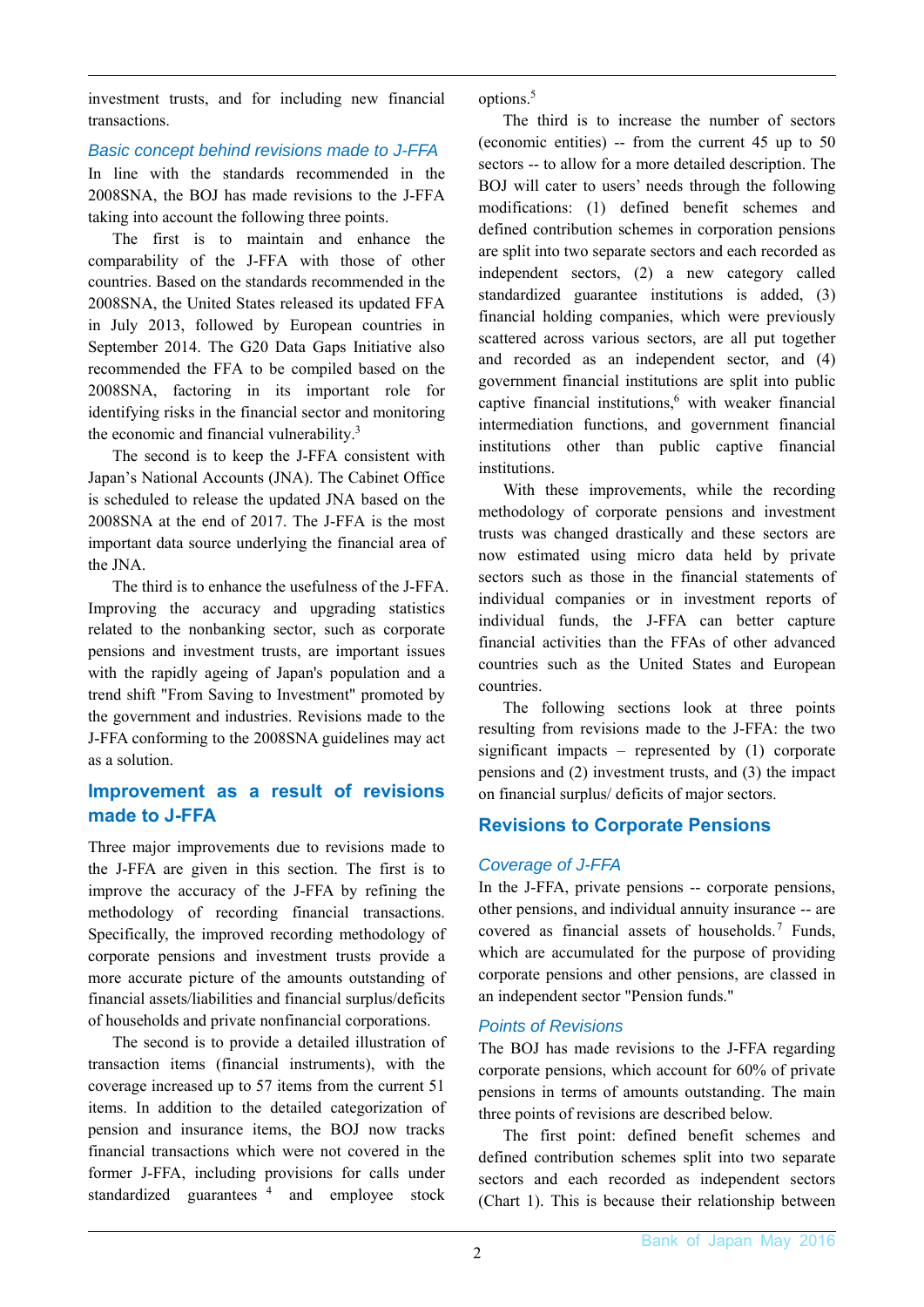| <u>ionair il neilieg neileili scrieilles and</u><br>defined contribution schemes |                                                                                                                                                                                                                                                                                           |                                                                                                                       |
|----------------------------------------------------------------------------------|-------------------------------------------------------------------------------------------------------------------------------------------------------------------------------------------------------------------------------------------------------------------------------------------|-----------------------------------------------------------------------------------------------------------------------|
| Pension type                                                                     | Description                                                                                                                                                                                                                                                                               | Example                                                                                                               |
| Defined<br>benefit<br>schemes                                                    | Employee (household) receives the<br>promised benefits following<br>retirement.<br>Employer (company) holds<br>responsible for managing the asset<br>portfolio and in the case when the<br>amount of promised benefits is not<br>achieved, the employer must<br>supplement this shortage. | Employees'<br>pension funds<br>• Defined benefit<br>corporate pensions<br>Tax-qualified<br>retirement pension<br>plan |
| Defined<br>contribution<br>schemes                                               | • Contributions from employer are<br>fixed.<br>• Employee holds responsible for<br>managing the asset portfolio and<br>pension payments change<br>depending on the result.                                                                                                                | Defined<br>l۰<br>contribution<br>pension schemes<br>(corporate type)                                                  |

[Chart 1] Defined benefit schemes and

households as obligees of pension entitlements and companies as obligors of pension liabilities is completely different, and therefore, factoring in these differences, they should be treated separately. In fact, the asset composition of defined benefit schemes greatly differs from that of defined contribution schemes (Chart 2).



The second point: claims (rights to receive pensions and lump-sum retirement benefits) of households are recorded on an accrual basis with respect to pension funds under defined benefit schemes by calculating the amounts of future pensions to be provided by companies to households, instead of managed assets owned by pension funds.<sup>8</sup> The above amount calculated is recorded as pension entitlements both on the asset side of households and on the liability side of pension funds.

The third point: claims of pension funds on pension managers (calculated by deducting the amount of the managed assets owned by pension funds from the amount of future pensions to be provided by companies to households) -- recorded both on the asset side of pension funds and on the liability side of private nonfinancial corporations -- is recorded separately as an independent sector.<sup>9</sup>

### *New Recording Methodology of Defined Benefit Schemes*

In the new J-FFA, amounts outstanding of pension entitlements are calculated as the discounted present value of future payments based on the actuarial calculation of pensions<sup>10</sup> (outstanding liabilities for retirement benefits). Moreover, transaction flows of pension entitlements are calculated by deducting amounts of pensions paid from amounts of pension entitlements gained based on the actuarial calculation of pensions.

In order to compile these stocks and flows of defined benefit schemes, we need data for pension assets, pension entitlements, and so forth. Regarding pension assets, figures of managed assets of total corporate pensions on a market value basis can be obtained from data on entrusted assets of trustees (trust banks, life insurance companies, etc.). However, for the remaining items, there is no comprehensive data covering the total.

The BOJ estimates stocks and flows of total corporate pensions, including those of unlisted companies, after compiling data based on accounting for retirement benefits disclosed by financial statements of individual companies (outstanding pension assets and retirement benefit liabilities, and pension costs including service costs and interest  $costs<sup>11</sup>$  and aggregating the total number for listed companies (over  $3,000$  companies).<sup>12</sup> On estimation, the stock of total corporate pensions, including unlisted companies, is derived by grossing up those of listed companies, using managed assets of pension funds as its basis (Chart 3).<sup>13</sup>



## *Changes in Pension Entitlements for Corporate Pensions*

The total amounts outstanding of pension entitlements under defined benefit schemes is 130 trillion yen as of the end of FY2014, which mostly accounts for corporate pensions (Chart 4). The share of defined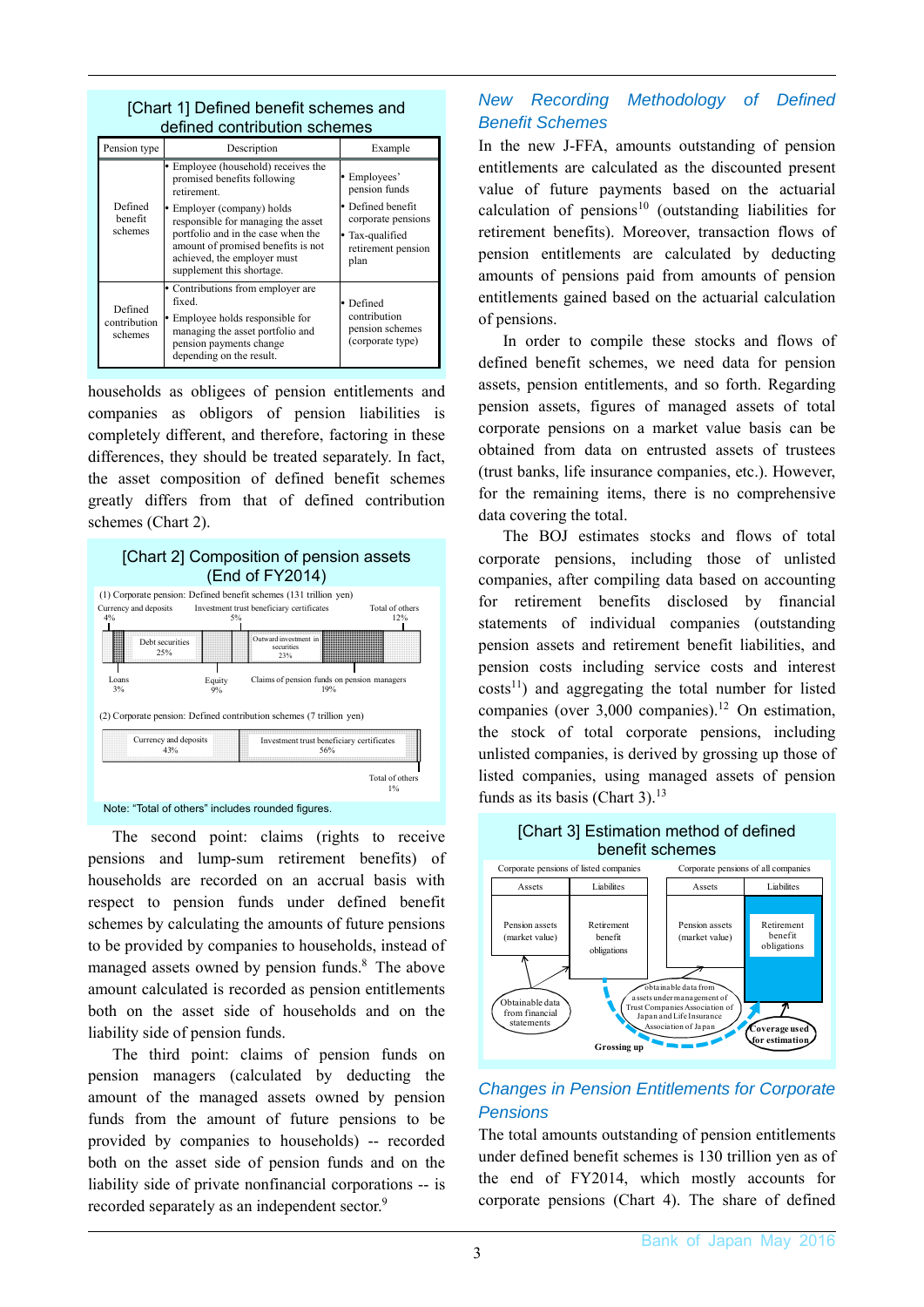contribution schemes has remained at a low level, although it has trended gradually upward in recent years.



The amounts outstanding of pension entitlements under defined benefit schemes have been on a gradual declining trend since the end of FY2004 at 141 trillion yen. Such trends in the amounts outstanding are mainly attributable to the following factors: (1) With the retirement of baby boomers, payments for pensions and lump-sum retirement benefits have been increasing, while pension entitlements have been decreasing; (2) an increasing number of companies, mainly small and medium-sized, has abolished their corporate pension schemes; and (3) with lower returns on investment, an increasing number of companies has returned their contracted-out portion of public pensions back to the Japanese Government, and as a result, pension entitlements for that portion have been decreasing.

Subsequently, the amounts outstanding of pension entitlements under defined benefit schemes turned to an increase from FY2013 through the end of FY2014. This is because the considerable decrease in long-term interest rates in recent years has weighed down on the discount rate used for the actuarial calculation of pensions, producing an increase in pension entitlements which are calculated as the discounted present value of future pension payments.

### *Changes in Claims of Pension Funds on Pension Managers*

In the new J-FFA, pension entitlements, as a result of converting to an accrual basis, may exceed assets owned by pension funds. In such a case, the difference between the two is recorded on the asset side of pension funds as claims of pension funds on pension managers. These are the claims on pension funds made to employers (companies), and on the company

side, they are liabilities promised to be paid in the form of pension funds in the future. These liabilities are referred, hereinafter, to "underfunded pension obligations" in accordance with customary practice. However, among claims of pension funds on pension managers, since there is a type of reserve shortage which is treated as expenses in the profit and loss statement of companies, it is debatable whether the term "underfunded pension obligations" should be used here.<sup>14</sup>

With this point in mind, underfunded pension obligations increased substantially from 26 trillion yen at the end of FY1993 to a peak of 102 trillion yen at the end of FY2002, since managed assets of pension funds did not increase, partly due to their deteriorating performance as a result of stagnant stock prices and other factors, despite the rapid increase in pension entitlements during the 1990s (Chart 5).<sup>15</sup> In the early 2000s, a reserve shortage for corporate pensions became a major topic with the introduction of the retirement benefit accounting system, and the new J-FFA revealed its magnitude for the first time.



Subsequently, with reduced pension entitlements due to the retirement of baby boomers since the second half of the 2000s and improved performance of managed assets, shortage of reserves for corporate pensions turned to a substantial decrease and stood at 25 trillion yen at the end of FY2014. From FY2013 and onward, while the amounts outstanding of pension entitlements turned to an increase with the decrease in the discount rate as mentioned above, the amounts outstanding of underfunded pension obligations have remained almost flat with an increase of managed assets owned by pension funds.<sup>16</sup>

### *Merits of Revisions*

The new J-FFA allows us to analyze effects on underfunded pension obligations by changes in the financial environment, including interest rates,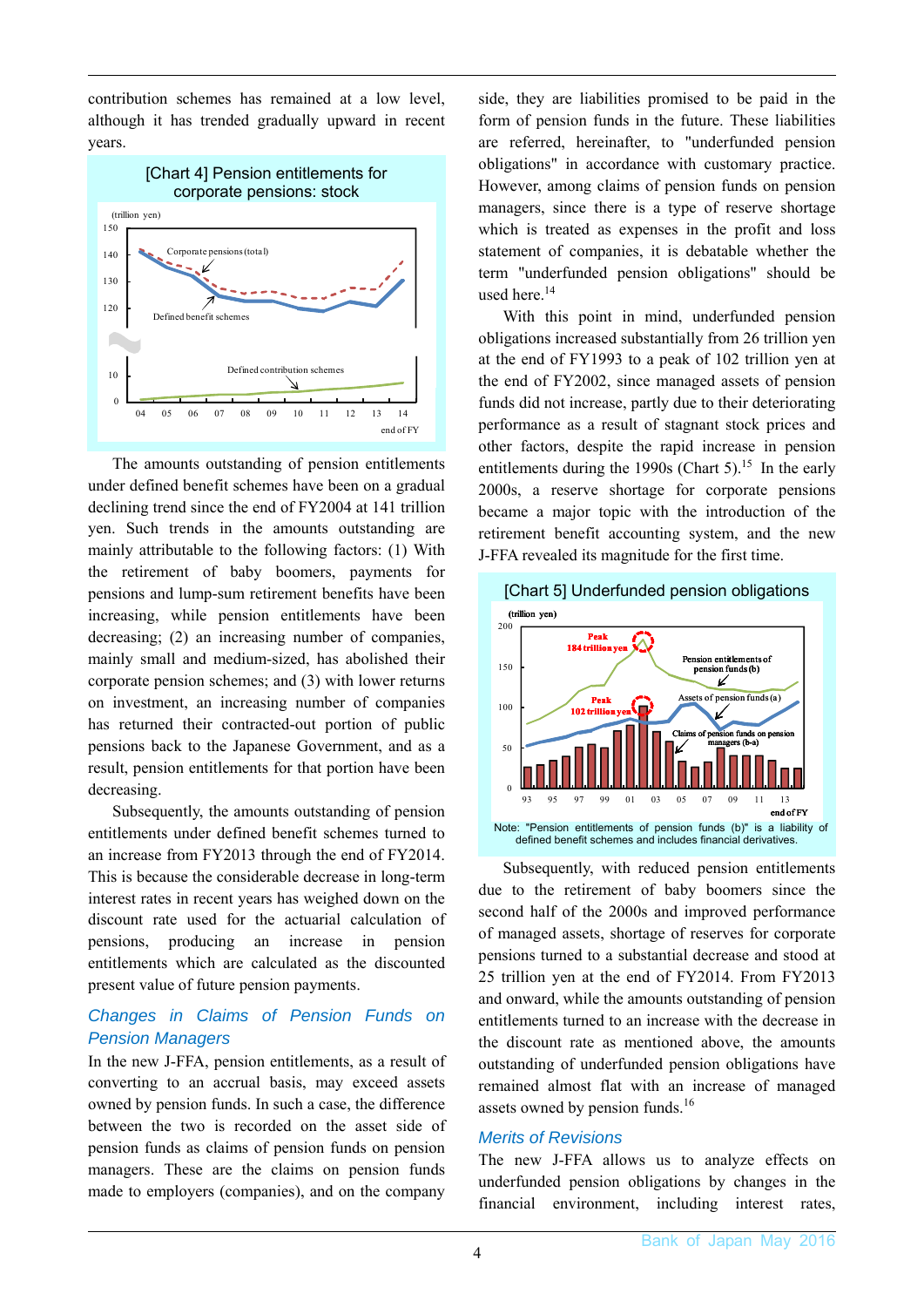through shifts in the balance between assets and liabilities of pension funds on the back of the difference in the composition and/or the duration mismatch between assets and liabilities. For example, when a monetary easing policy is implemented, both a decrease in interest rates and a rise in stock prices lead to increases in assets and liabilities of pension funds, creating marginal impact on underfunded pension obligations. However, in a situation where interest rates fall but expected growth rates of companies and stock prices do not rise, underfunded pension obligations become larger since liabilities of pension funds increase with marginal increases in assets. Where maturities of managed assets owned by pension funds do not match the term until the time pension beneficiaries are in receipt of pension benefits, underfunded pension obligations are influenced by changes in discount rates through shifts in the balance between assets and liabilities of pension funds.

The new J-FFA makes it possible -- through recording assets and liabilities of pensions more accurately and in more detail -- to provide useful information to analyze influences on pensions from changes in the financial environment including interest rates. This is one of merits brought on by the revisions to corporate pensions.

#### **Revisions to Investment Trusts**

### *Significance of Investment Trusts on Household Assets*

While the presence of investment trusts in Japan was smaller than those in the United States and European countries, paired with the growing trend "From Saving to Investment," the amounts outstanding of investment trusts have been increasing substantially since the beginning of the 2000s. Their significance has increased gradually, particularly in the household sector where the amounts outstanding nearly tripled from 34 trillion yen at the end of FY2000 to 95 trillion yen at the end of FY2014, and their increased share of household assets reaching 6% (Chart 6). The increase in the amounts outstanding is reflected by the fact that households -- in the face of persistently low interest rates -- have come to prefer investment trusts, with a certain amount paid out in the form of distributions every month, investing in foreign stocks or bonds with higher yields denominated in foreign currencies.

#### *Points of Revisions*

In the former J-FFA, the recording methodology of transaction flows of investment trusts had some problems in terms of accuracy. Transaction flows of

[Chart 6] Stock of investment trusts and household assets



investment trusts were calculated by deducting outflows of funds (amounts of cancellation and redemption) from inflows of funds (amounts purchased by investors), using aggregate data published by the Investment Trusts Association in Japan and other institutions. Investment trusts, with a certain amount paid out in the form of distributions every month, continued to pay distributions despite their deteriorating performance to reduce customer attrition. In some cases, distributions made by investment trusts exceeded interest and dividend income from the principal (the so-called "refunds of principal"). Distributions from the principal should have been recorded as withdrawal (outflow of funds) of investment trust beneficiary certificates. However they were not included in transaction flows in the former J-FFA.

In the new J-FFA, distributions from the principal and capital gains have been newly recorded as outflows of funds from investment trusts to improve the accuracy in recording transaction flows using the following estimation method.17

### *New Recording Methodology of Investment Trusts*

In order to record distributions from the principal and capital gains as transaction flows, we need source data for interest and dividend income (income gains), capital gains, and the principal. However, existing data published by the Investment Trusts Association in Japan and other institutions do not include aggregate data for distributions sorted by source.

The BOJ -- sampling the top 150 or more investment trusts which account for 70% in total net assets value among publicly offered stock investment trusts excluding certain funds such as ETFs --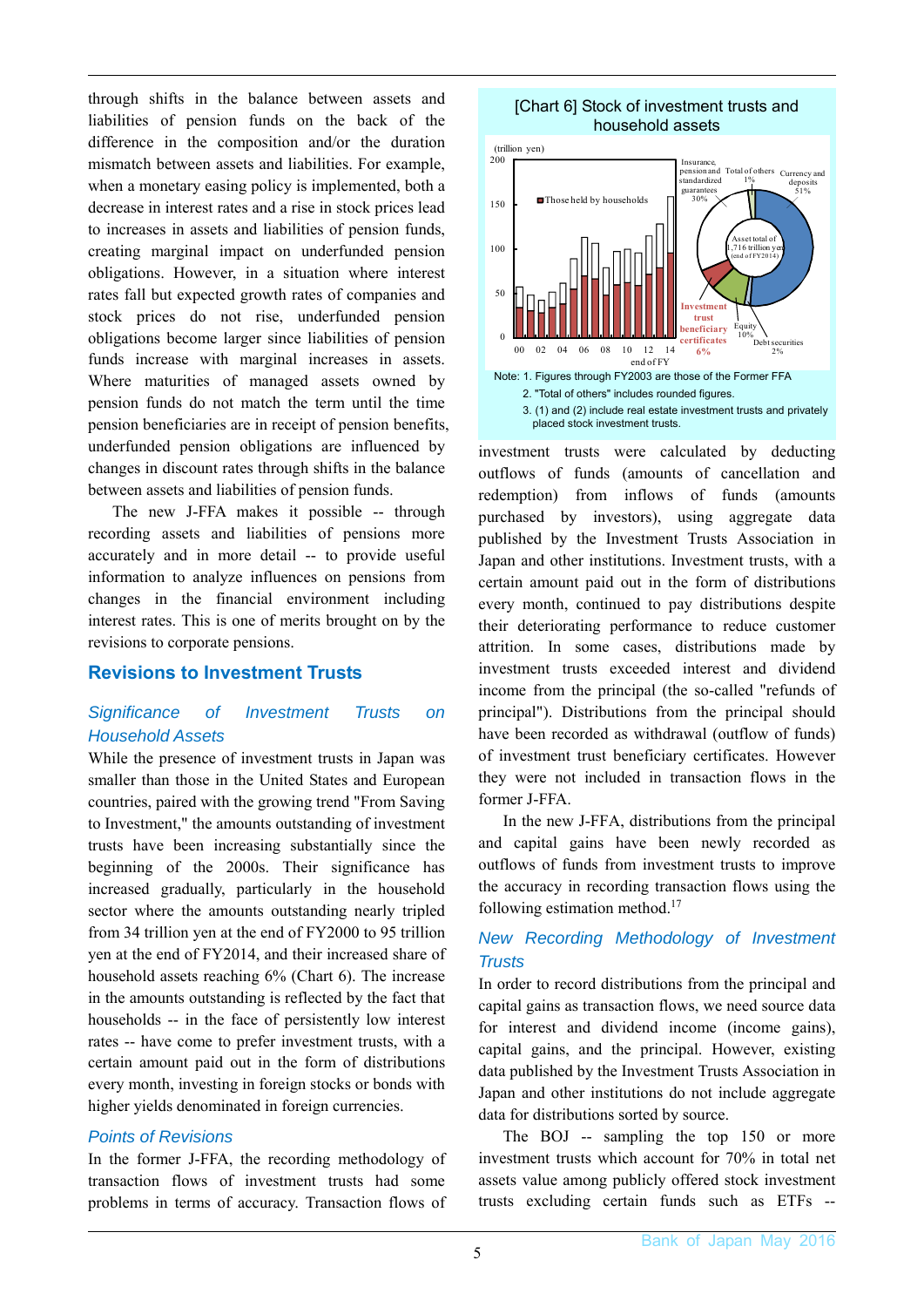estimates distributions from the principal and capital gains of all investment trusts, making use of data including distributions and income gains in the reports of individual funds. On estimation, distribution amounts from the principal and capital gains of all investment trusts are derived by grossing up using the whole amounts of distributions as its basis (Chart 7).<sup>18</sup>





### *Changes in Distributions from Principal and Capital Gains*

In the new J-FFA, regarding distributions from the principal and capital gains, it can be pointed out that: (1) With the plunge in prices of stocks and bonds in the United States, Europe, and emerging countries in the aftermath of the Collapse of Lehman Brothers as well as the rapid appreciation of the yen, interest and dividend income decreased substantially and in order to compensate for this, distributions from the principal (refund of principal) increased drastically from around FY2007, reaching a peak of 3.7 trillion yen (annually) in FY2011 and (2) during this period, over 70% of distributions from investment trusts were generated from the principal (Chart 8). Despite their deteriorating performance, investment trusts, mainly among those managing assets in foreign currencies, continued their payments each month to reduce customer attrition, thereby pushing down their working assets considerably.

While "proper" distributions from interest and dividend income have gradually increased since FY2012, assisted by improved performance, distributions from the principal and capital gains still account for half the amount of total distributions even now (around 3 trillion yen ).

#### *Merits of Revisions*

The new J-FFA, as mentioned above, allows us to record distribution amounts of the principal and

#### [Chart 8] Distributions from the principal and capital gains



capital gains which are not available from existing data. Therefore it can capture inflows and outflows of funds from/to investment trusts (investors' stances on investment) more accurately as it reflects outflows of funds from investment trusts by distributions from the principal and capital gains.

In the new J-FFA, inflows of funds to investment trusts from households are revised downward by 1.9 trillion yen on average between FYs 2005 and 2014. Especially in FY 2008 and FY2011, it turned out that the outflow of funds from investment trusts (net sales of investment trust beneficiary certificates) occurred (Chart 9).

#### [Chart 9] Transaction flow from households to investment trusts



## **Impact of Revisions on Financial Surplus/Deficits of Major Sectors**

Regarding financial surplus/deficits of major sectors, households and private nonfinancial corporations remain as entities with financial surplus, while general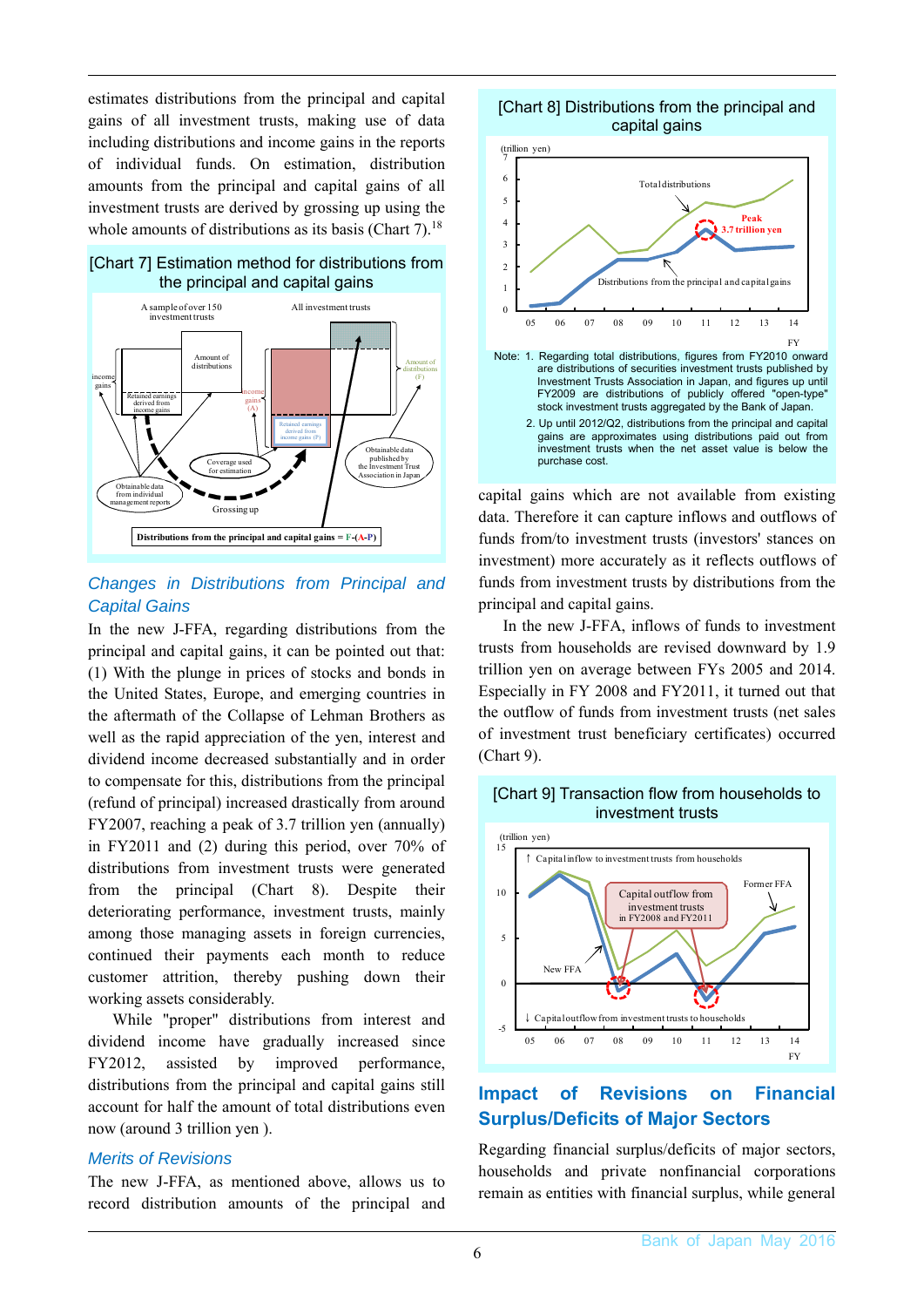government and overseas are entities with financial deficits; this tendency is observed in the new J-FFA as well as in the former J-FFA (Chart 10).



Nonetheless, the impact on households and private nonfinancial corporations is significant due to the above-mentioned changes in the methodology of recording transaction flows of defined benefit schemes and investment trusts (Chart 11).



As a result, the financial surplus of households was revised downward by about 4 trillion yen from 19 trillion yen to 15 trillion yen for the FY 2005-FY2014 average. This was because, for the FY 2005-FY2014 average, outflows of funds concerning pension entitlements were increased by 2.3 trillion yen and those of investment trust beneficiary certificates -- due to distributions from the principal and capital gains - by 1.9 trillion yen respectively, exerting downward pressure on the financial surplus of households.

On the other hand, the financial surplus of private nonfinancial corporations was revised upward by 1.5 trillion yen for FYs2005-2014 on average. This is due to revisions made to transaction flows of claims of pension funds on pension managers (a liability of private nonfinancial corporations) in response to the downward revision of the financial surplus concerning pension entitlements of households.

Increased outflows of funds concerning pension entitlements in view of lowering the financial surplus of households were caused by the following two factors. The first factor is that the drawdown of pension entitlements accelerated from increased payments of pensions and lump-sum retirement benefits brought on by the retirement of baby boomers since the second half of the 2000s.

The second factor is the earlier recognition of the inflow of funds from companies to households through the channel of granting pension entitlements as a result of the converting to an accrual basis. In the new J-FFA, the inflow of funds (grants of pension entitlements) to households is recorded at the time when companies promise to provide pension benefits in the future (the 1990s), not the time when companies actually grant pension benefits (the 2000s).

#### **Concluding Remarks**

This paper provides highlights resulting from revisions made to the recording methodology of the J-FFA, which have had both significant qualitative and quantitative impacts on the statistics, with the following three points in view: (1) changes in the methodology of recording corporate pensions and (2) investment trusts, and (3) their impact on financial surplus/deficits of major sectors.

Revisions to the J-FFA -- conforming to standards recommended in the 2008SNA -- were made taking more time than the United States and European countries. The recording methodology of corporate pensions and investment trusts was changed drastically and these sectors are now estimated using micro data held by private sectors such as those in the financial statements of individual companies or in investment reports of individual funds. As a result, the J-FFA can better capture financial transactions than the FFAs of other advanced countries such as the United States and European countries.

For example, regarding corporate pensions, the new J-FFA revealed the magnitude of a reserve shortage for corporate pensions (underfunded pension obligations) for the first time. Regarding investment trusts, the new J-FFA shed light on the distribution amounts from the principal and capital gains for the first time. By recording the amount, outflows of funds from investment trusts are reflected in the statistics - which are regarded, in practice, as withdrawal of investment trust beneficiary certificates -- allowing to capture inflows and outflows of funds to/from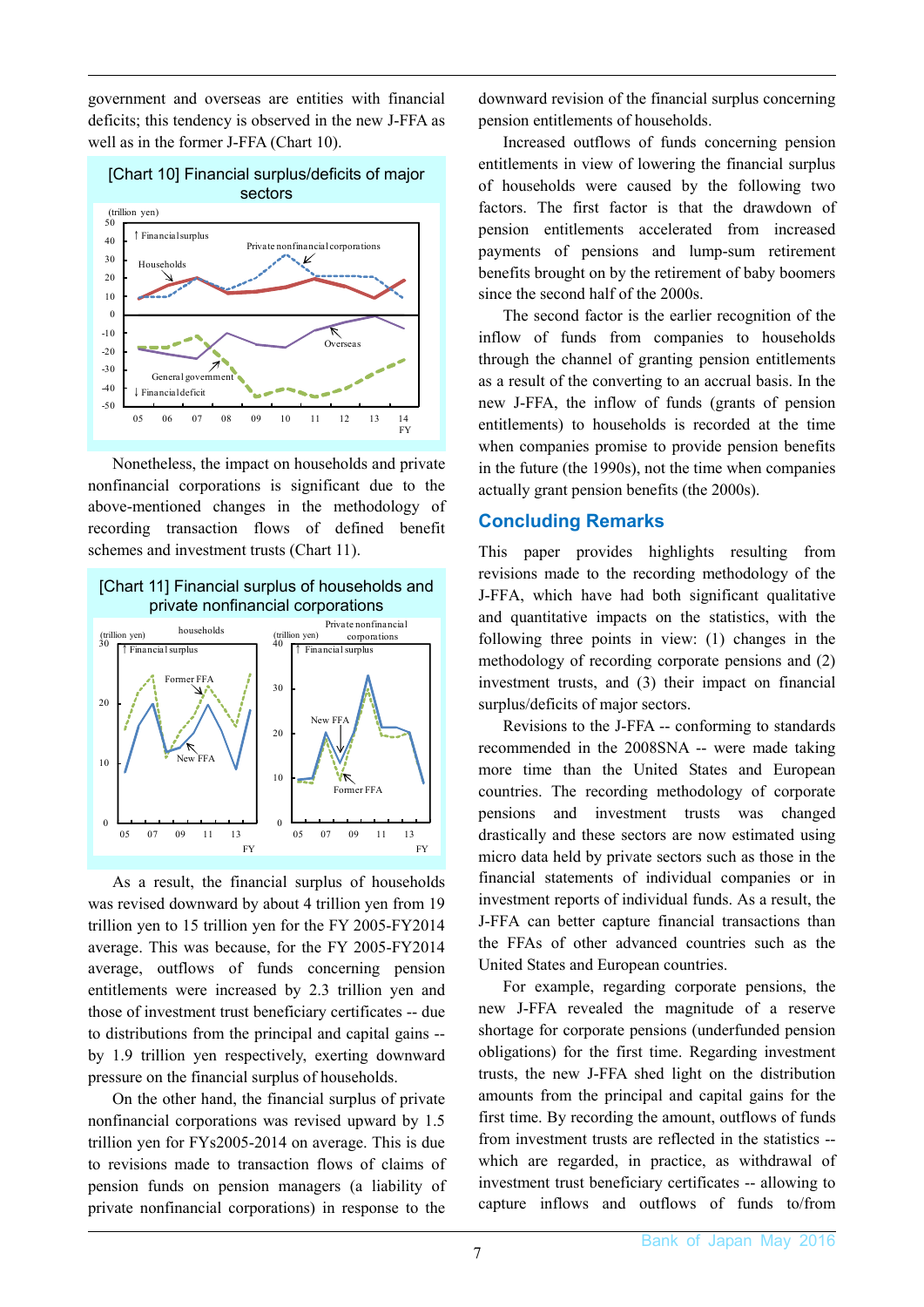investment trusts more accurately, and thereby, the overall picture of financial surplus/deficits of households as well.

Revisions to the J-FFA this time were made in response to many valuable comments and suggestions, to which the BOJ would like to express its sincere gratitude. The BOJ will continue making efforts on an ongoing basis in order to provide more accessible and useful statistics to all our users.

5 Employee stock options are rights given by companies to their executives and employees to purchase existing shares. As part of clarifying their treatment in corporate accounting, the 2008SNA recommends employee stock options to be recorded as income and financial transactions. In the new J-FFA, employee stock options are regarded as compensation paid to executives and employees during the vesting period, and that amount is recorded as financial assets. When recording them as financial assets, given that employee stock options in the vesting period are subject to various requirements -- including the need to continue working up until the vesting date -- they are recorded in the transaction item "others" and not regarded as financial derivatives. On the other hand, during the exercise period leading up to the expiration date, they are recorded in the transaction item "employee stock options," which is a sub-item of financial derivatives and employee stock options.

6 Captive financial institutions are defined as "entities providing financial services, where most of either their assets or liabilities are not transacted in open financial markets." These institutions are classified independently with the aim of including those which have weaker financial intermediation functions than other financial institutions, such as those transacting only within a limited group for financial investment, fund raising, and so forth, even if they externally resemble other financial institutions such as in terms of the balance-sheet structure. When applying this concept to the J-FFA, some financial institutions that would have been classified as "government financial institutions" now fall into the definition of "captive financial institutions." Specifically, these institutions include the Japan Expressway Holding and the Debt Repayment Agency and Japan Finance Organization for Municipalities among others. They are thus separated from "government financial institutions" and included into a new sub-sector of "public captive financial institutions."

 $<sup>7</sup>$  As for public pensions in Japan -- including national pension,</sup> employees' pension, and mutual aid pension -- contributions and benefits are not linked, nor are source data needed to calculate pension entitlements sufficiently available. Consequently, public pensions, like the former J-FFA, are excluded from pension entitlements in the new J-FFA as well.

8 Since actual payments of funds occur at the same time when the claim-and-obligation relationship is formed for defined contribution schemes, the calculation method for defined contribution schemes in the new J-FFA is the same as that in the former J-FFA.

9 Alongside private nonfinancial corporations, claims of pension funds on pension managers are also recorded on the liability side for domestically licensed banks that employ a corporate pension system.

 $10$  The actuarial calculation of pensions is derived from factors such as working years and wages of employees under a certain formula.

<sup>11</sup> Service costs are costs that increase reflecting working years and increased wages since employees in this period have worked one additional term. Interest costs are costs that increase in terms of the discounted present value since the period of future pension payments becomes closer by one term.

<sup>12</sup> Strictly speaking, data are compiled not only from listed companies, but also from some unlisted companies for which data concerning corporate pensions are available.

<sup>13</sup> In this estimation, the ratio of pension assets to retirement benefit obligations is implicitly assumed to be the same for both listed and unlisted companies. For further details, see: "Results of Revision to the Flow of Funds Accounts Based on 2008SNA," BOJ Reports & Research Papers, Research and Statistics Department, March 2016.

14 Under the current accounting standard ("Accounting Standard for Retirement Benefits," ASBJ Statement No.25, May 2012), among underfunded pension obligations, there are two types of reserve shortages: one treated as expenses in the profit and loss statements of companies and also as liabilities in their balance sheets; and the other not treated as expenses.

The latter is generally called "unrecognized liabilities." However, whether this term is suitable or not deserves scrutiny. In fact, since it is treated as liabilities as well as net assets (minus) in corporate balance sheets, unrecognized liabilities are

<sup>&</sup>lt;sup>1</sup> As part of enhancing and expanding the J-FFA, the BOJ has started release of (1) "From-whom-to-whom data of debt securities and loans" (from September 2011 for debt securities and from December 2013 for loans), (2) "Loans, debt securities, and deposits by maturity" (from December 2013), and (3) "Amounts outstanding of securitized products" (from December 2011). This was done in response to international requests for more detailed statistics on debt securities. For further details, see:

Shuji Kobayakawa and Ryoichi Okuma, "Japan's Flow of Funds Accounts: Main Characteristics and Measures for Enhancement," Bank of Japan Review, No. 2012-E-4, April 2012.

Sayako Konno, "Enhancement and Expansion of Japan's Flow of Funds Accounts in Response to International Recommendations after the Financial Crisis," Bank of Japan Review, No. 2015-E-1, January 2015.

<sup>2</sup> For further details, see: "Results of Revision to the Flow of Funds Accounts Based on 2008SNA," BOJ Reports & Research Papers, Research and Statistics Department, March 31, 2016.

<sup>&</sup>lt;sup>3</sup> The J-FFA is an important underlying source data for Debt securities and Other financial corporations survey in the Special Data Dissemination Standard Plus (SDDS Plus), the new standard for economic and financial data dissemination established by the IMF, to which Japan has declared its adherence in April 2016.

<sup>4</sup> Traditionally, guarantees were not regarded as financial assets or liabilities in the SNA due to their contingent nature, that is one or more conditions should be fulfilled for transactions to take place. However, the 2008SNA recommends standardized guarantees, guarantees issued in large numbers for fairly small amounts along identical lines, to be recorded as financial assets and liabilities, since the expected value of calls under guarantees can be estimated rationally by combining a certain amount of cases and since they can be seen as financial transactions similar to insurance transactions. In the new J-FFA, standardized guarantees include not only public credit guarantee programs for companies and individuals, but also loan guarantees for individuals -- of which housing loan guarantees account for a major part -- provided by private financial institutions. This makes it possible to analyze standardized guarantees from a macroeconomic viewpoint.